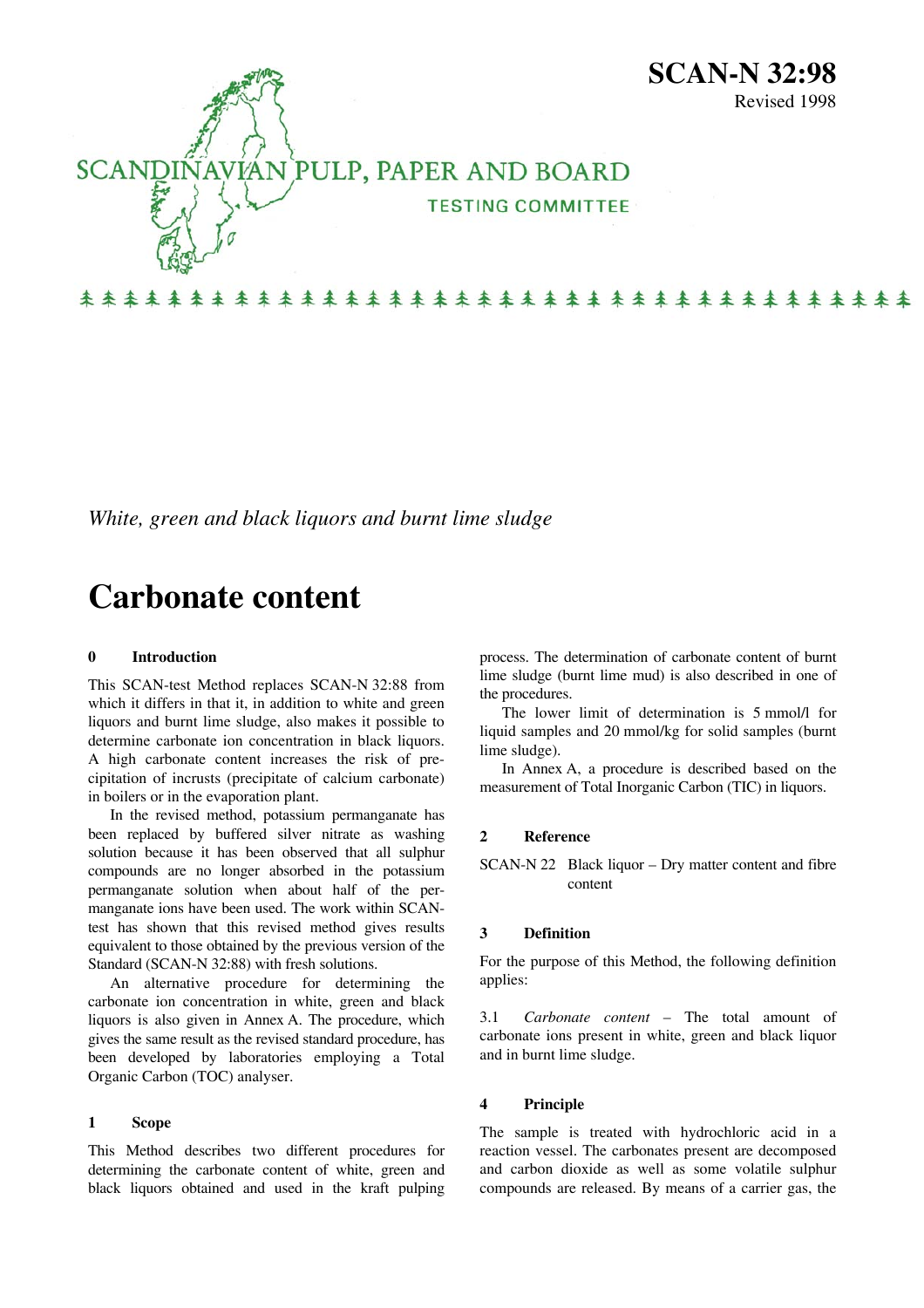volatile reaction products are swept through a washing bottle containing buffered silver nitrate solution that absorbs the sulphides. The carbon dioxide passes the washing bottle and is absorbed in an absorption cell containing sodium hydroxide solution:

 $CO<sub>2</sub> + 2 OH^- \rightarrow H<sub>2</sub>O + CO<sub>3</sub><sup>2</sup>$ 

This reaction leads to a decrease in the electrical conductivity of the absorption solution. The decrease is recorded by a conductance meter. Sodium carbonate standard solutions are used for calibration.

*Note* – An alternative procedure is described in Annex A.

# <span id="page-1-0"></span>**5 Reagents**

<span id="page-1-1"></span>[5.](#page-1-0)0 All chemicals must be of analytical grade. Use distilled, carbon-dioxide-free water for the preparation of solutions.

*Note 1* – Carbon-dioxide-free water can be prepared from distilled water either by boiling the water for 15 min or by displacing the dissolved air with nitrogen gas.

5.1 *Hydrochloric acid, c*(HCl), approx. 3 mol/l. Add, with caution, 250 ml of hydrochloric acid, HCl, density 1,19 g/cm3, to about 500 ml of distilled water [\(5.0\)](#page-1-1). Allow to cool and dilute to 1 litre with distilled water.

5.2 *Buffered silver nitrate solution,*  $c(AgNO_3)$  = 0,1 mol/l. Dissolve 17 g of dry silver nitrate,  $AgNO_3$ , in 800 ml of water ([5.0](#page-1-1)) in a 1000 ml volumetric flask. Add  $25$  ml of lactic acid,  $CH<sub>3</sub>CH(OH)COOH$ , and shake the flask, and then add 4,4 g of sodium hydroxide, NaOH, and shake until the colour of the solution has changed to light brown. Dilute to the mark. The pH of the silver nitrate solution is between 3,0 and 3,5.

*Note 2* – Commercially available buffered silver nitrate solution may be used.

5.3 *Sodium hydroxide solution*, *c*(NaOH) = 0,1 mol/l. Dissolve 4,0 g of sodium hydroxide, NaOH, in 1 litre of water [\(5.0](#page-1-1)).

*Note 3* – Commercially available sodium hydroxide solution may be used.

5.4 *Standard sodium carbonate solution,*  $c(Na_2CO_3)$  $= 1$  mol/l. Dry sodium carbonate, Na<sub>2</sub>CO<sub>3</sub>, in an oven for 1 h at 270 °C. Allow to cool in a desiccator. Prepare a portion of the dry salt, weighing exactly 26,498 g, and

transfer it to a 250 ml volumetric flask. Dissolve the salt in water, free from carbon dioxide ([5.0](#page-1-1)), and dilute to the mark with water. The actual concentration shall be known to the nearest 0,001 mol/l. The solution is stable if stored in a closed bottle of polyethylene (PE) or of alkaliresistant glass.

5.5 *Supply of compressed nitrogen as a carrier gas,*  capable of maintaining a constant flow (100 ml/min) of nitrogen through the reaction vessel, the washing bottle and the absorption cell.

5.6 *Gelatine capsules*.

# **6 Apparatus**

6.1 *Reaction vessel, gas washing bottle and absorption cell* (an example is shown in *Figure 1*). The reaction vessel has a cold finger that works as a reflux condenser, a gas inlet tube, a thermometer and an injection septum for the introduction of solutions by a syringe. The absorption cell has a water-jacket for circulation of constanttemperature water. It is provided with two platinum electrodes for measuring electrical conductance.

*Note –* The glass apparatus can be purchased from Werner-Glas AB, Västra Rydsvägen 118, S-19631 Kungsängen, Sweden, or from Laborexin Oy, P.O. Box 24, FIN-00880 Helsinki, Finland.

6.2 *Conductometer*, with recorder.

6.3 *Thermostat,* with a pump for circulation of constant-temperature water to the water-jacket of the absorption cell, capable of maintaining the water at a constant temperature, preferably  $(25.0 \pm 0.01)$  °C.

6.4 *Electrical heater* for the reaction vessel (6.1).

6.5 *Syringe,* volume between 10 μl and 500 μl, for the injection of solutions through the septum into the reaction vessel.

# **7 Assembly of the apparatus**

Assemble the apparatus and check the flows of cooling and constant-temperature water. Add 50 ml of hydrochloric acid (5.1) to the reaction vessel (6.1), buffered silver nitrate solution (5.2) to the washing bottle and 50 ml of sodium hydroxide solution (5.3) to the absorption cell. The amounts of the solutions can be reduced or increased depending on the size of the vessels. Start the carrier gas stream and adjust it to about  $(100 \pm 10)$  ml/min. Insert the electrode holder in the absorption cell and connect it to the conductance meter.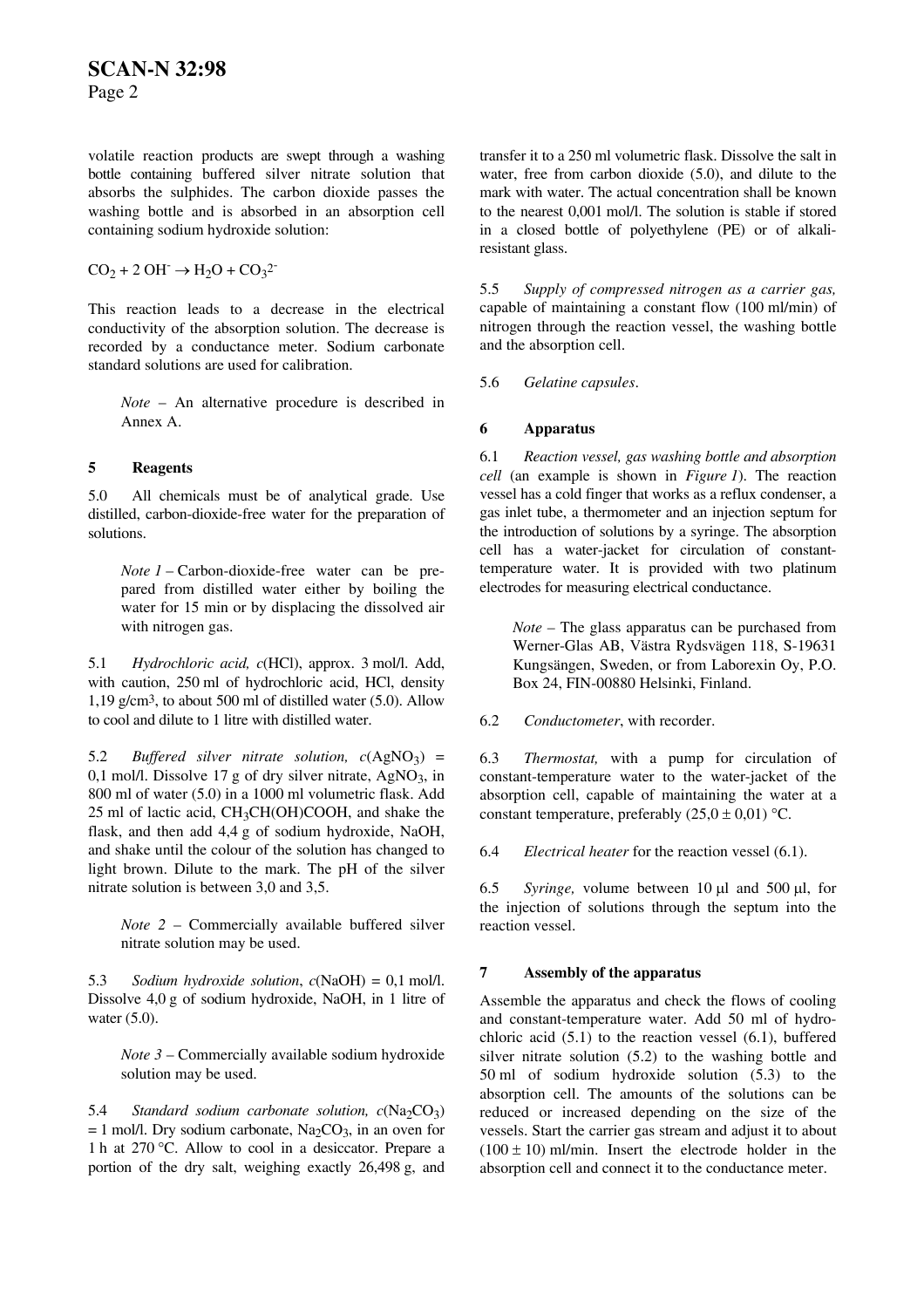

*Figure 1. Reaction flask, washing bottle and absorption cell. (A) is the reaction flask with its gas inlet tube, thermometer and septum for a syringe. The reaction flask has two necks, one with a stopper and one for the outlet and the cold finger. (B) is the washing bottle and (C) is the absorption cell with the electrodes mounted on a separate electrode holder inserted through the top opening of the cell.* 

#### **8 Calibration and maintenance of the apparatus**

Heat the reaction vessel with the electrical heater (6.4) until the temperature of hydrochloric acid (5.1) is about 100 °C.

Record the conductance of the absorption solution until it reaches a constant level. Through the septum, add with the syringe  $(6.5)$  100 μl of the standard sodium carbonate solution (5.4). Continue the recording until the recorder reading has again reached a stable level. (This normally takes about 15 min.) Repeat this calibration procedure with other volumes of the standard sodium carbonate solution, for example 150 μl, 50 μl and 10 μl. Read the decrease in conductance in millimetres of recorder or any other suitable unit after each addition of standard carbonate solution, *b*.

Construct a calibration curve by plotting each reading against the corresponding sodium carbonate concentration. The ratio between the volume of carbonate solution and the decrease in conductance should be constant for each absorption solution.

Before and after each determination, the conductance should be constant. A drifting value indicates that the thermostat is incapable of keeping the temperature of the water within the prescribed limits. An unstable conductance value can also indicate faults in the electrical connections to the electrode. A non-linear relation between volume of carbonate and decrease in conductance indicates that the sodium hydroxide solution in the absorption cell is exhausted.

The solutions in the three vessels need not to be renewed after each determination. Normally the same solutions can be used for a whole working day.

After one day's use, empty the reaction vessel, the washing bottle and the absorption cell and clean them. A black coating in the washing bottle consists of silver sulphide; it can be dissolved in nitric acid.

Rinse the apparatus with water followed by acetone. Dry by drawing a current of air through the apparatus.

### **9 Preparation of sample and procedure**

Run the determination in duplicate.

Analyse the liquid sample as taken. Suitable volumes of sample are:

| - White liquor | $300$ ul    |
|----------------|-------------|
| - Green liquor | 75 µl       |
| - Black liquor | $200 \mu l$ |

Introduce into the reaction vessel liquid samples by means of a graduated syringe.

Weigh solid samples in gelatine capsules (5.6). If required, determine the dry matter content separately. For burnt lime sludge, the amount of sample taken should be selected taking into consideration the anticipated carbonate content.

Bring the apparatus into working order as described in clause 8. When the conductance of the absorption liquid has reached a stable value, add the sample to the reaction vessel.

Introduce gelatine capsules through the glass stoppered inlet of the vessel: Momentarily open the flask and replace the stopper quickly.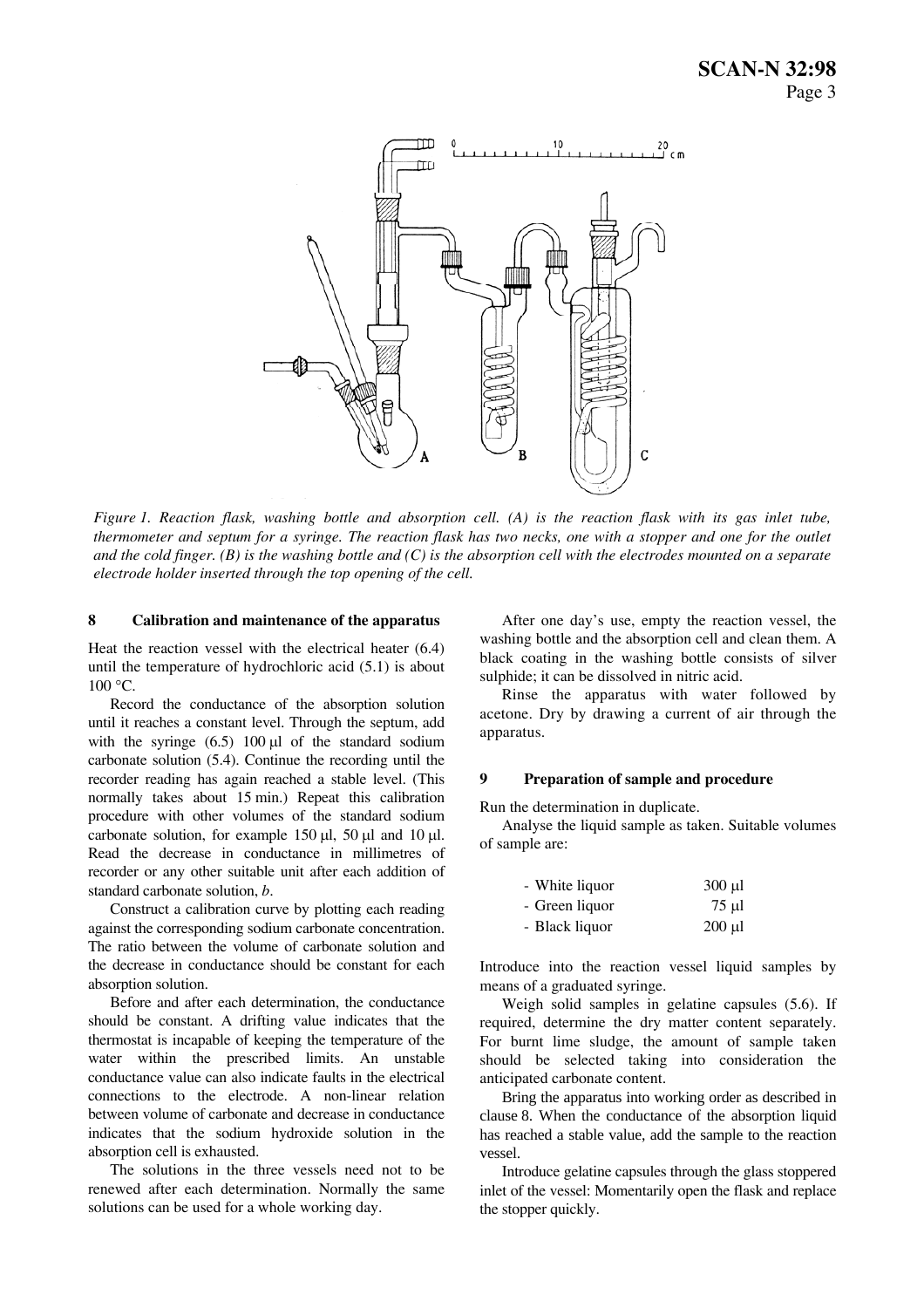*Note –* Liquid samples such as black liquors can also be weighed and introduced into the reaction vessel in gelatine capsules.

Continue the recording of the conductance until the recorder again shows a constant value. Read the decrease in conductance in millimetres of recorder or any other suitable unit, *a*. The absorption solution has a capacity to absorb about 1,5 mmol of carbonate.

# **10 Calculation**

Use the recorded curves to obtain the calibration factor from the expression:

$$
f = \frac{v_1 \cdot c}{b} \tag{1}
$$

where

- *f* is the calibration factor;
- $v_1$  is the volume of standard sodium carbonate solution (5.4), in microlitres;
- *c* is the concentration of the standard sodium carbonate solution, in moles per litre;
- *b* is the recorded decrease in conductance, in millimetres of recorder deflection or any other suitable unit.

For liquid samples, calculate the concentration of carbonate ions, in moles per litre, from the expression:

$$
X = \frac{f \cdot a}{v_2} \tag{2}
$$

where

- *X* is the carbonate ion concentration of the sample, in moles per litre;
- *a* is the recorded decrease in conductance, in the same unit as used for the factor *b*;
- $v_2$  is the volume of sample taken, in microlitres.

For solid samples, calculate the carbonate content, in moles per kilogram, from the expression:

$$
Y = \frac{a \cdot f}{w} \tag{3}
$$

where

- is the carbonate content, i.e. the content of  $CO<sub>3</sub><sup>2</sup>$ , in moles per kilogram; *Y*
- is the amount of sample taken for analysis, in milligrams. *w*

Calculate the mean value of at least two parallel determinations. The results of the parallel determinations should not deviate by more than 5 % from their mean.

# **11 Report**

The report shall include reference to this SCAN-test Method and the following particulars:

- (a) date and place of testing;
- (b) identification of the sample tested;
- (c) the results to two significant figures;
- (d) any departure from the standard procedure and any other circumstances that may have affected the results.

# **12 Precision**

12.1 *Repeatability.* Samples of white, green and black liquor and burnt lime sludge were investigated in one laboratory. Five parallel determinations were made in each case. The results were as follows:

| Sample              | Mean value           | $CV^*, \%$ |
|---------------------|----------------------|------------|
| White liquor        | $0.48$ mol/l         | < 0.1      |
| Green liquor        | $1,02 \text{ mol/l}$ | < 0.1      |
| <b>Black liquor</b> | $0.15$ mol/l         | < 0.1      |
| Burnt lime sludge   | $0,27$ mol/kg        |            |

12.2 *Reproducibility.* Samples of white, green and black liquor were investigated in three laboratories. The results were as follows:

| Sample              | Mean value,<br>mol per litre | CV*.<br>$\mathcal{O}_0$ |
|---------------------|------------------------------|-------------------------|
| White liquor        | 0,22                         | 0,7                     |
| Green liquor        | 1,24                         | 2,0                     |
| <b>Black liquor</b> | 0.15                         |                         |

\* CV is the coefficient of variation, i.e. the standard deviation divided by the mean value.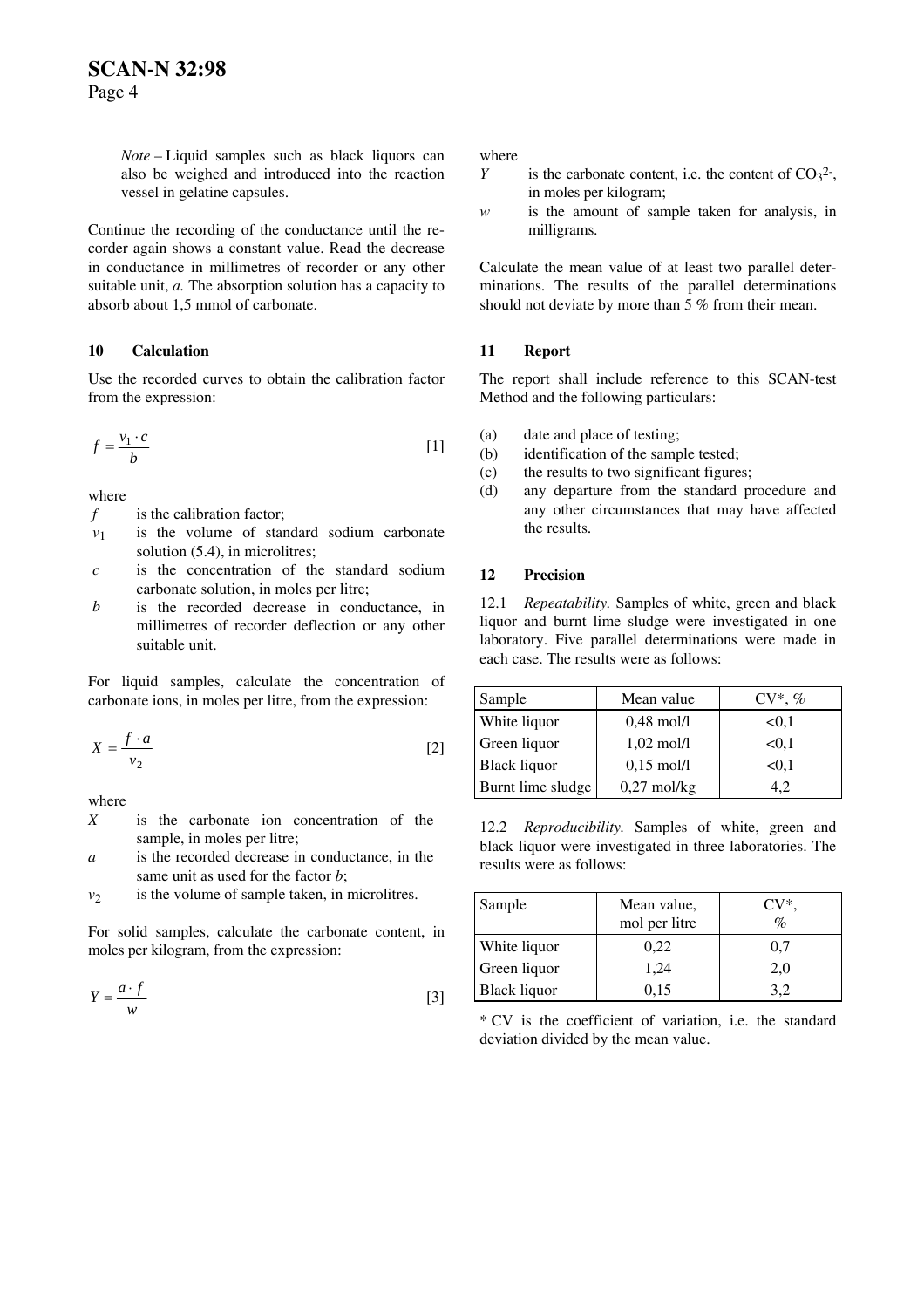**SCAN-N 32:98**  Revised 1998

# **Annex A – Determination of carbonate content using the TIC procedure**

#### **A.0 Introduction**

This is an alternative procedure using a Total Inorganic Carbon (TIC) procedure for determination of the carbonate content in white, green and black liquors.

#### **A.1 Principle**

After dilution in carbon-dioxide-free water, the procedure is based on measurement of Total Inorganic Carbon by a TOC-analyser.

#### **A.2 Reagents**

All chemicals must be of analytical grade.

#### A.2.1 *Carbon-dioxide-free water*

*Note* – Carbon-dioxide-free water can be prepared from distilled water either by boiling the water for 15 min or by displacing the dissolved air with nitrogen gas.

A.2.2 *Concentrated standard inorganic carbon solution,*   $c(IC) = 500$  mg/l. Dissolve  $(2,205 \pm 0,002)$  g Na<sub>2</sub>CO<sub>3</sub>, previously dried for 1 h at 285 °C and  $(1,750 \pm 0,002)$  g NaHCO<sub>3</sub>, dried over silica gel in a 1000 ml volumetric flask and fill to the mark with water (A.2.1).

A.2.3 *Standard inorganic carbon solutions, c*(IC) = 0 mg/l, 10 mg/l, 50 mg/l and 100 mg/l respectively. Transfer 0 ml, 2 ml, 10 ml and 20 ml respectively of the concentrated standard solution (A.2.2) to 100 ml volumetric flasks and fill to the mark with water (A.2.1).

*Note –* Make the calibration immediately. The diluted solutions keep fresh for one hour.

A.2.4 *Phosphoric acid, c*(H3PO4) = 20 %. Mix 118 ml 85 %  $H_3PO_4$  with water (A.2.1). Adjust the volume to 500 ml.

A.2.5 *Syringe*, with a filter capsule. The pore size depends on the diameter of the injection needle of the instrument.

#### **A.3 Apparatus**

Ordinary laboratory equipment and the following:

A.3.1 *Test tubes with lids.*

*Note –* Absorption of carbon dioxide may occur when storing.

A.3.2 *Total Organic Carbon analyser* with auto-sampler. The acid concentration of the IC solution must be at an appropriate level. Regenerate the catalyst and the ICsolution (A.2.3) with phosphoric acid (A.2.4) as instructed by the manufacturer.

# **A.4 Procedure**

Transfer between 0,5 ml and 2 ml of the sample with a syringe to a 100 ml volumetric flask and fill to the mark with water  $(A.2.1)$ .

If possible, dilute the sample under air-free conditions. Ensure that the glass stopper fits tightly.

If necessary, filter the sample through a filter capsule  $(A.2.5)$  to remove particles in the liquor.

The diluted sample must be analysed within 15 min, to prevent absorption of carbon dioxide from the air.

*Note –* If several samples are to be analysed, a 2 mm layer of paraffin oil can be added on top of the sample solution in each test tube. In this way, the samples can be kept for at least two hours, which is sufficient for the analysis of about 10 samples.

*Warning!* This procedure cannot be used for samples that are to be analysed for Total Organic Carbon (TOC).

#### **A.5 Analysis**

The optimum conditions depend on the apparatus. Use the conditions recommended by the manufacturer.

Perform the calibration with the standard solutions (A.2.3) as instructed by the manufacturer.

#### **A.6 Calculation**

Calculate the carbonate ion concentration, in moles per litre, from the expression:

$$
X = \frac{C \cdot D}{12 \cdot 1000} \tag{A1}
$$

where

- *X* is the carbonate ion concentration of the sample, in moles per litre;
- *C* is the total amount of inorganic carbon, in milligrams per litre;
- *D* is the dilution factor;
- 12 is the relative atomic mass of C;
- 1000 is the factor to convert millimoles to moles.